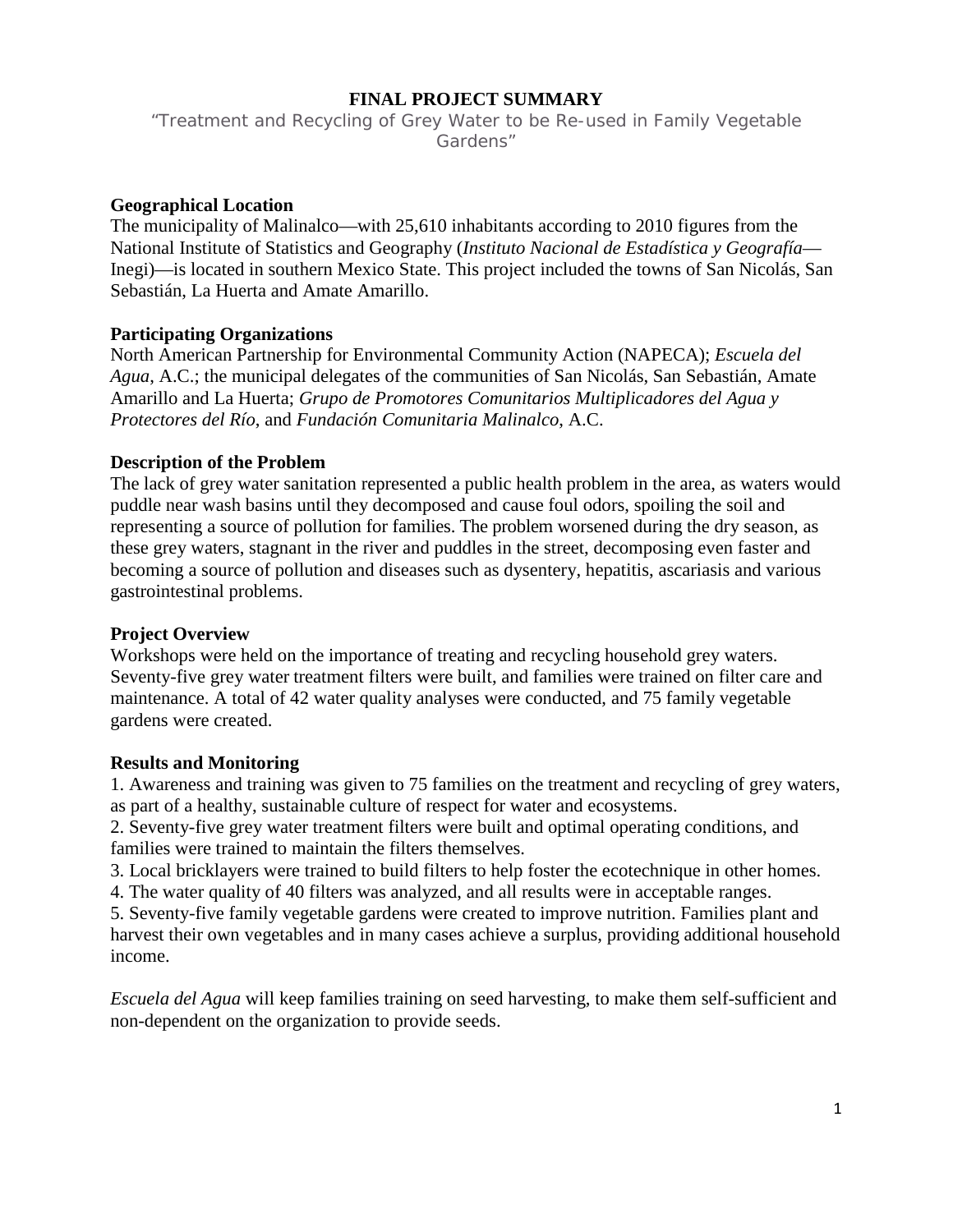Families were informed that *Escuela del Agua* will analyze the water quality of the filters twice per year at no cost, to ensure their optimal operation. The families will pay a fee for any additional analyses required.

A brochure was developed, explaining how to maintain grey water filters step by step. The brochure was given to each beneficiary, including project organizers' contact data for any questions or comments.

A *Manual of Best grey water Practices* was also developed, now available only in the digital version. The aim is to publish a print version and release it with the support of other organizations, institutions and educational centers.

For further information, please write <laescueladelagua@yahoo.com.mx>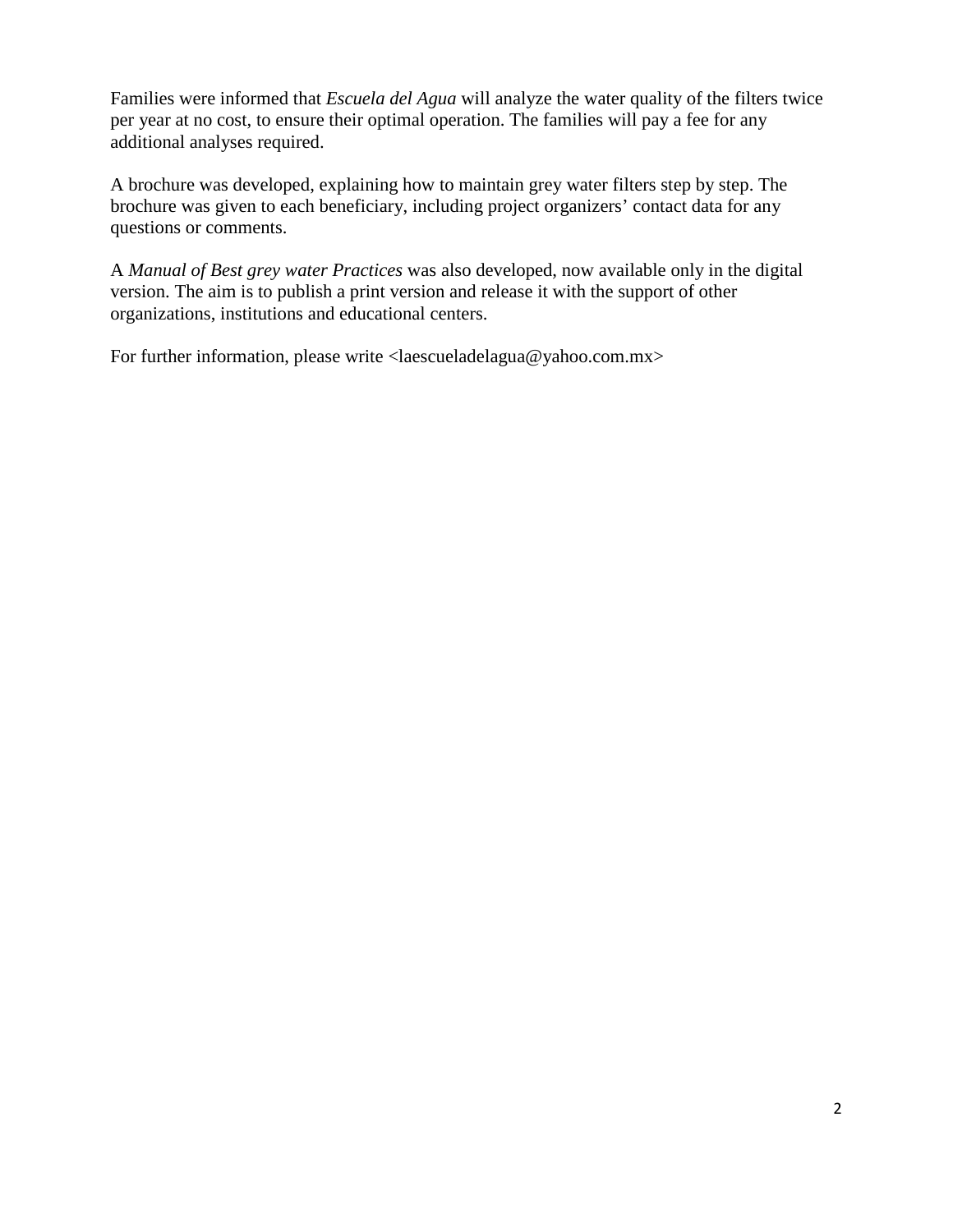## **Summary of Results by Community**



# Comunidad de Amate Amarillo

### Datos estadísticos de la comunidad

- · Esta comunidad cuenta con 238 habitantes.
- \* En donde viven 62 familias.
- · Cada familias consume en promedio 1,000 Litros de agua al día.
- · Cada familia gasta \$250 pesos a la semana en la compra de verduras

### **Resultados**

- · El proyecto beneficio a 116 personas, lo cual representa el 48.73% de la población total.
- · Se beneficio a 30 familias, locual representa el 48.38%, del total de **lasfamilias**
- · El agua tratada del filtro es utilizada para el riego del huerto familiar y plantas de ornato, por lo cual cada familia ahorra en promedio 700 litros al día.
- · Cada familia beneficiada ahorra 150 pesos a la semana, por concepto de compra deverduras. Mensualmente ahorrarán 600 pesos.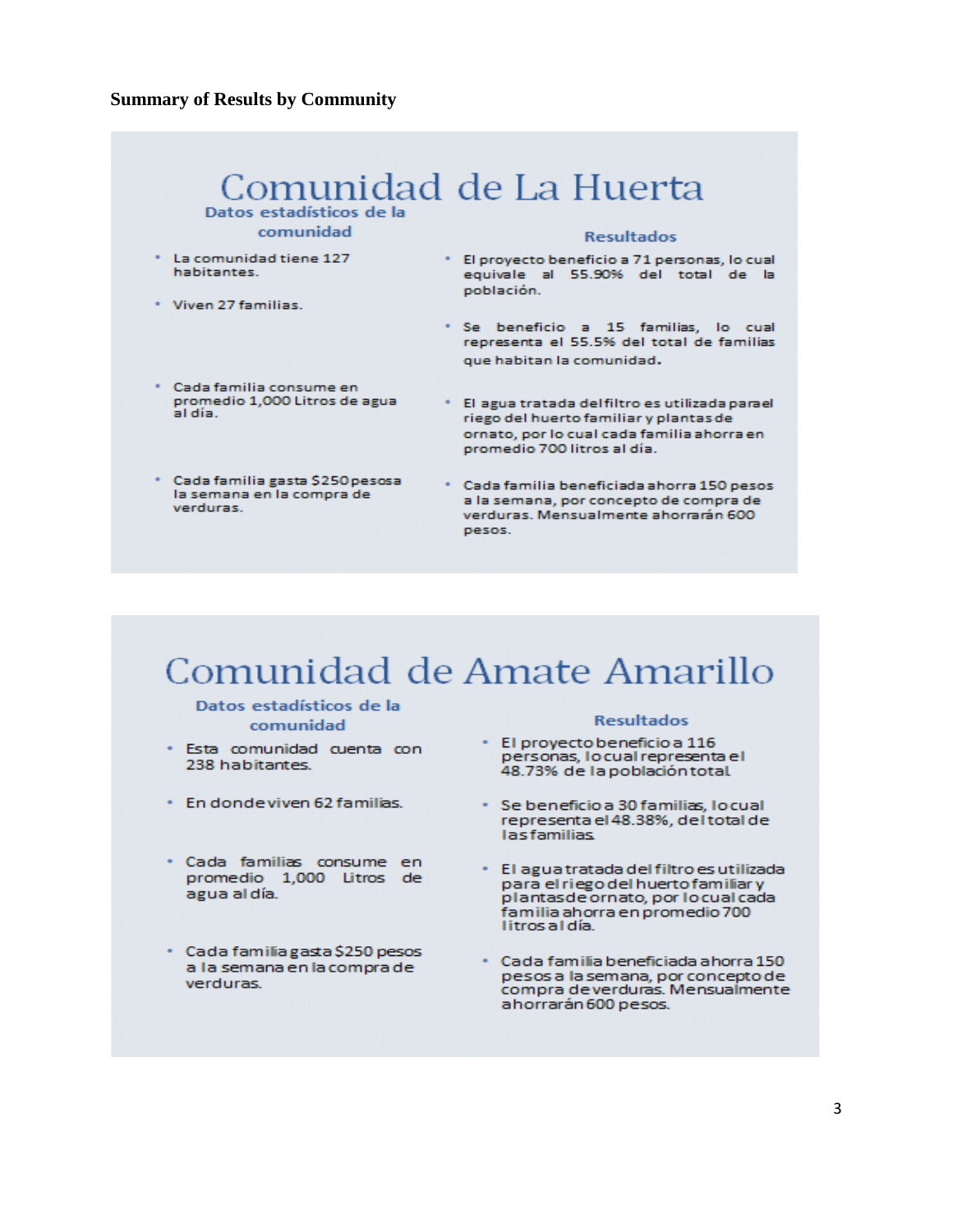# Comunidad de San Nicolás

### Datos estadísticos de la comunidad

### **Resultados**

- \* Esta comunidad cuenta con 882 habitantes.
- . En donde viven 203 familias
- El consumo promedio de agua por familia es de 600 litros.
- \* Cada familia gasta \$200 pesos a la semana en la compra de verduras.
- · El proyecto beneficio a 65 personas, lo cual representa al 7.36% de la población total.
- · El proyecto beneficio a 15 familias, lo cual representa el 7.38% del total de las familias.
- · El agua tratada del filtro es utilizada para el riego del huerto familiar y plantas de ornato, por locual cada familia ahorra en promedio 450 litros al día.
- · Cada familia beneficiada ahorra \$130 pesos a la semana, por concepto de compra de verduras. Mensualmente ahorrarán 520 pesos.

# Comunidad de San Sebastián

### Datos estadísticos de la comunidad

- · Esta comunidad cuenta con 797 habitantes.
- · Donde habitan 177 familias
- · El consumo promedio de agua por familia es de 600 litros al día.
- · Cada familia gasta \$300 pesos a la semana en la compra deverduras.

#### **Resultados**

- · El proyecto beneficio a 68 personas, lo cual representa al 8.53% de la población total.
- · El proyecto beneficio a 15 familias, lo cual representa al 8.47% del total de familias
- · El agua tratada del filtro es utilizada para el riego del huerto familiar y plantas de ornato, por locual cada familia ahorra en promedio 400 litros al día.
- · Cada familia beneficiada ahorra \$230 pesos a la semana, por concepto de compra deverduras.

#### **Achievements**